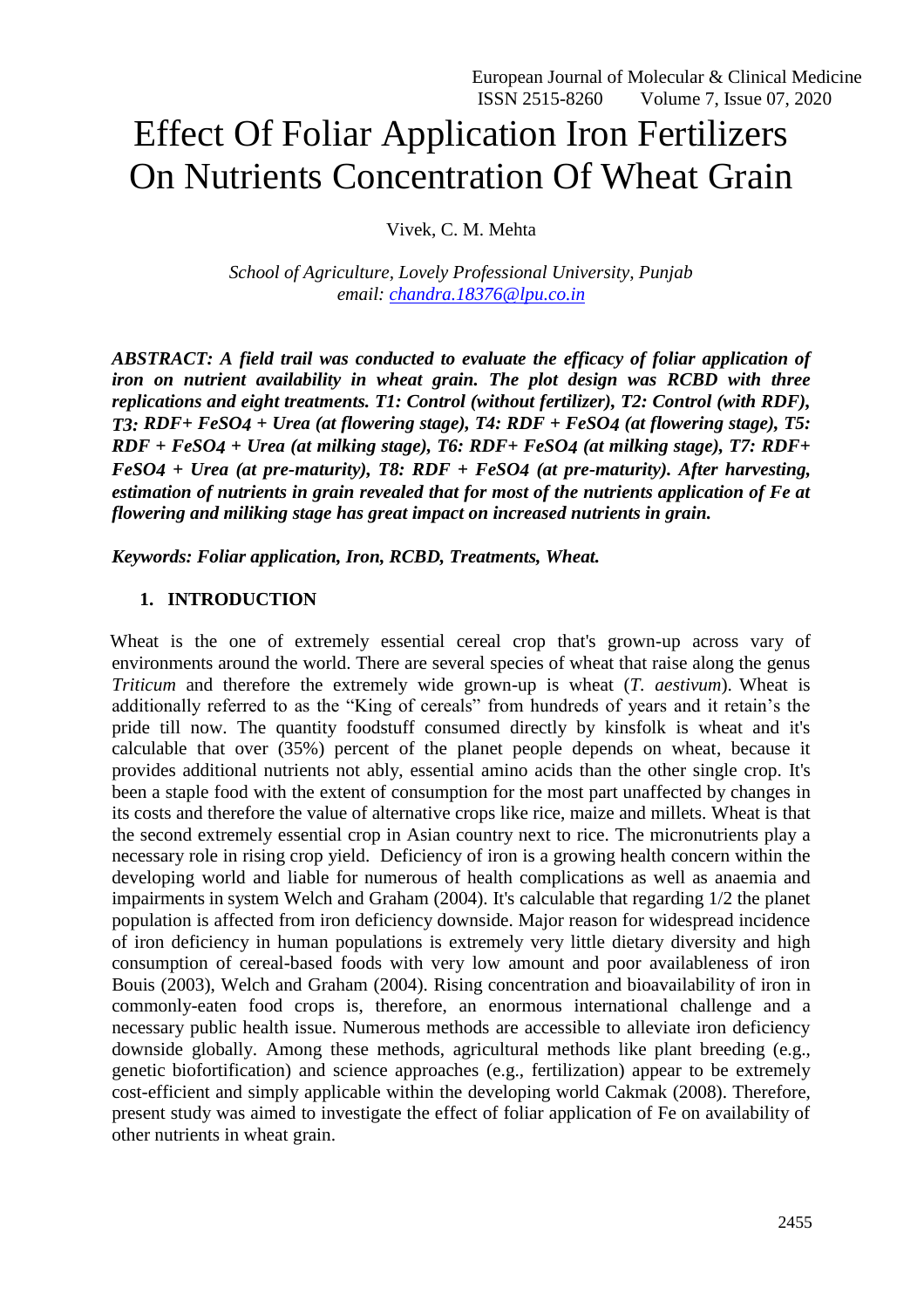### **2. MATERIALS AND METHODS**

To evaluate the efficacy of foliar application of iron on nutrient uptake by wheat grain a field experiment was conducted with eight different treatments i.e. . T1: Control (without fertilizer), T2: Control (with RDF), T3: RDF+  $FeSO4 + Urea$  (at flowering stage), T4: RDF +  $FeSO4$  (at flowering stage), T5: RDF + FeSO4 + Urea (at milking stage), T6: RDF+ FeSO4 (at milking stage), T7: RDF+  $FeSO4 + Urea$  (at pre-maturity), T8: RDF +  $FeSO4$  (at pre-maturity). Thee replication of each treatments was used and experiment was carried out with Randomized Block Design. After Harvesting grains were collected from each treatments and further analyzed.

### **Estimation of nutrients in grains**

For estimation of nutrient was done by using (ICP-MS) method. Liquid samples are ordinarily processed and after that reconstituted in a watery framework to settle components as an ionic arrangement. The framework normally contains 2% nitric acid, and may have 0.5% hydrochloric acid added to settle certain components. The last piece of any framework is exceedingly reliant on the idea of the analyses being estimated. Liquids can be examined legitimately without disintegration utilizing a standard ICP-MS presentation pack-gave the TDS (complete broke down solids) level is beneath 0.5%. Over this dimension, the TDS may encourage in the nebulizer or over-burden the plasma, both of which adjust the manner in which the sample is prepared in the plasma. This can result in an information accumulation issue called float. Specific nebulizers and splash chambers might be required to neutralize float; all the more usually, test weakening is performed. Natural liquid samples can be dissected in the sample with minor alterations to the ICP-MS framework. For the most part, a littler injector and platinum tipped cones are utilized, and oxygen is added to the plasma to counteract carbon affirmation and flag float.

#### **Statistical analysis**

All data tabulated according treatment wise under three replications. To develop ANOVA table was done data entry while has rejected the null hypothesis. For identify most efficient treatment applied Duncan Multiple Range Test (DMRT) and mean separation technique. Regarding software programs Ms Word 2010 used for processing and Ms Excel used for making graphs and tables. For running statistical analysis used IBM SPSS 22 licence. ANOVA was done for test significance difference for each parameter. Calculation has done 5 per cent significant level.

### **3. RESULTS AND DISCUSSION**

### **Effect of foliar spray of iron on phosphorus content in grains**  $(g \ kg^{-1})$

Phosphorous concentration in grain was determined and presented in figure 1.There was no significant difference reported among treatments. In this experiment the phosphorus range in grain samples was 2.66 to 3.18 g  $kg^{-1}$ . The highest amount of total phosphorus was obtained is 3.18 g kg<sup>-1</sup> in T3: RDF+ FeSO4 + Urea (at flowering stage), followed by 3.01 g kg<sup>-1</sup> T7: RDF+ FeSO4 + Urea (at pre-maturity), T6: RDF+ FeSO4 (at milking stage) and T8: RDF + FeSO4 (at pre-maturity) had same amount of total phosphorus that is 2.81 g  $kg^{-1}$ . The lowest value was obtained from T1: Control (without fertilizer) 2.66 g  $kg^{-1}$ . Phosphorus uptake in the grains were increased by the application of iron but not significantly. However results from Jatav (2004) showed that iron application help in the increase of phosphorus.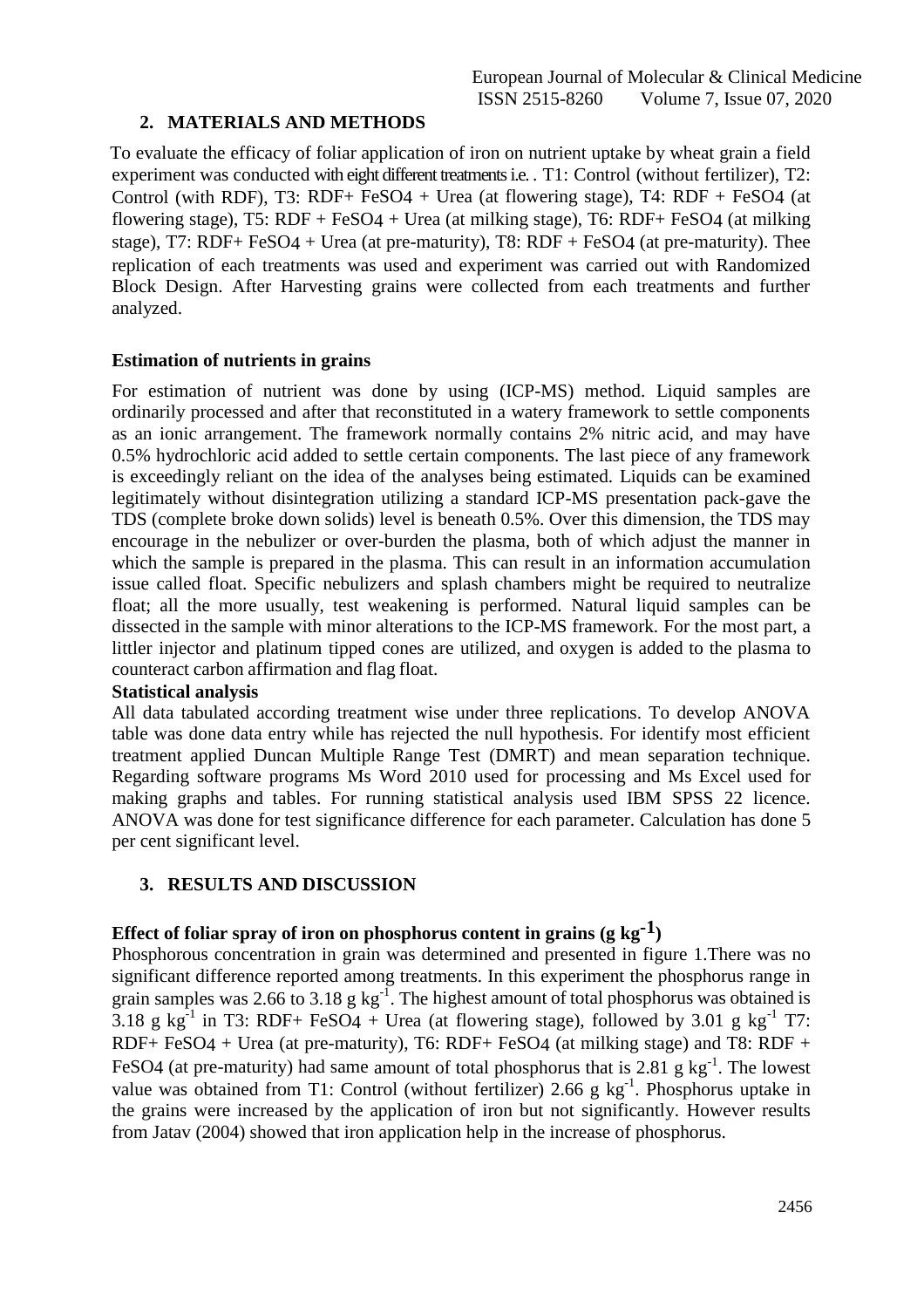

Fig. 1 Effect of foliar spray of iron on phosphorus content in grains (g  $kg^{-1}$ )

### Effect of foliar spray of iron on potassium content in grains  $(g~\mathrm{kg}^{-1})$

Potassium concentration in grain was determined and presented in figure 2. There was no significant difference reported among treatments.In this experiment the potassium range in grain samples was 3.09 to 3.94 g kg-1. The highest amount of total potassium was obtained is 3.94 g  $\text{kg}^{-1}$  in T3: RDF+ FeSO4 + Urea (at flowering stage), followed by 3.87 g  $\text{kg}^{-1}$  T7: RDF+ FeSO4 + Urea (at pre-maturity), T6: RDF+ FeSO4 (at milking stage) 3.86 g  $kg^{-1}$ , T5: RDF + FeSO4 + Urea (at milking stage) 3.79 g  $kg^{-1}$ , T2: Control (with RDF) 3.69 g kg<sup>-1</sup>, T4: RDF + FeSO4 (at flowering stage 3.59 g kg<sup>-1</sup>. The lowest value was obtained from T1: Control (without fertilizer) 3.09 g kg-1. There was significant increase in the treatments as compared to control treatment.



Fig. 2 Effect of foliar spray of iron on potassium content in grains (g  $kg^{-1}$ )

# **Effect of foliar spray of iron on iron content in grains (g kg-1)**

Iron concentration in grain was determined and presented in figure 3. There was no significant difference reported among treatments. In this experiment the total iron range in grain samples was 0.124 to 0.177 g  $kg^{-1}$ . There was no significant increase in all treatments as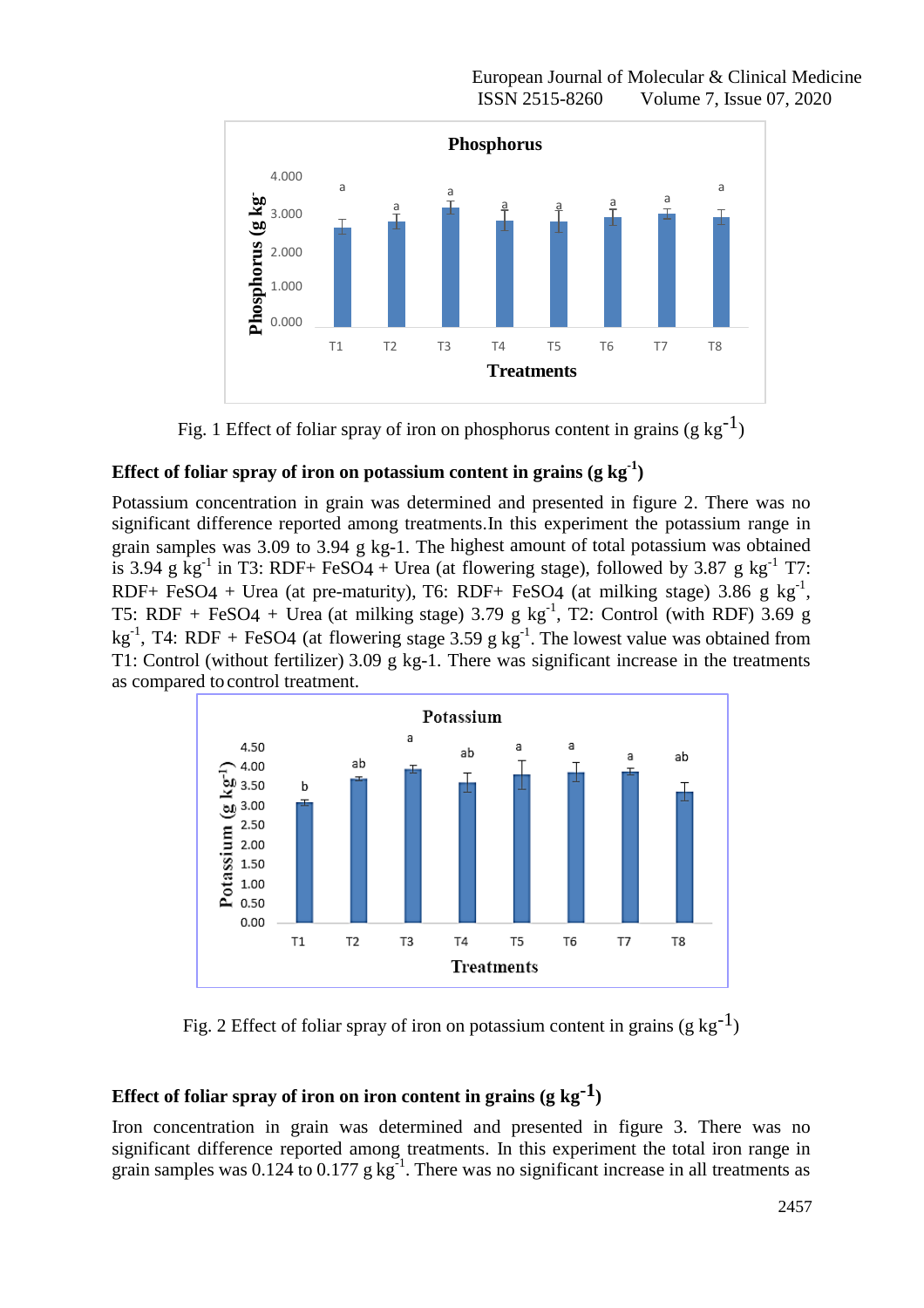#### European Journal of Molecular & Clinical Medicine ISSN 2515-8260 Volume 7, Issue 07, 2020

compared to control. The highest amount of total iron was obtained is  $0.177$  g kg<sup>-1</sup> in T3: RDF+ FeSO4 + Urea (at flowering stage), followed by T5: RDF + FeSO4 + Urea (at milking stage) 0.165 g  $kg^{-1}$ , T7: RDF+ FeSO4 + Urea (at pre-maturity) 0.156 g  $kg^{-1}$ , T4: RDF + FeSO4 (at flowering stage  $0.153$  g kg<sup>-1</sup> T6: RDF+ FeSO4 (at milking stage)  $0.148$  g kg<sup>-1</sup>. The lowest value was obtained from T1: Control (without fertilizer) and T2: Control (with RDF) that is 0.124 and 0.131  $g \text{ kg}^{-1}$  respectively.



Fig. 3 Effect of foliar spray of iron on iron content in grains  $(g \ kg^{-1})$ 

# **Effect of foliar spray of iron on zinc content in grains (g kg-1)**

Zinc concentration in grain was determined and presented in figure 4. There was no significant difference reported among treatments. In this experiment the zinc range in grain samples was 0.033 to 0.038 g kg<sup>-1</sup>. The highest amount of total zinc was obtained is 0.388 g kg<sup>-1</sup>  $1$  in T3: RDF+ FeSO4 + Urea (at flowering stage), T4: RDF + FeSO4 (at flowering stage) and T5: RDF + FeSO4 + Urea (at milking stage). T2: Control (with RDF), T6: RDF+ FeSO4 (at milking stage), T7: RDF+ FeSO4 + Urea (at pre-maturity) T8: RDF + FeSO4 (at pre-maturity) has having same amount of total zinc in grain samples that is  $0.037$  g  $\text{kg}^{-1}$ . The lowest value was obtained from T1: Control (without fertilizer) is 0.033 g kg<sup>-1</sup>. There are few studies which supports the results that there is no direct influence of Fe application on Zn. The results found in present study were non-significant in zinc concentration. However the few results were not in favor of present study they reported that there was significant increase in zinc content by the application iron and boron Rawashdeh (2015).

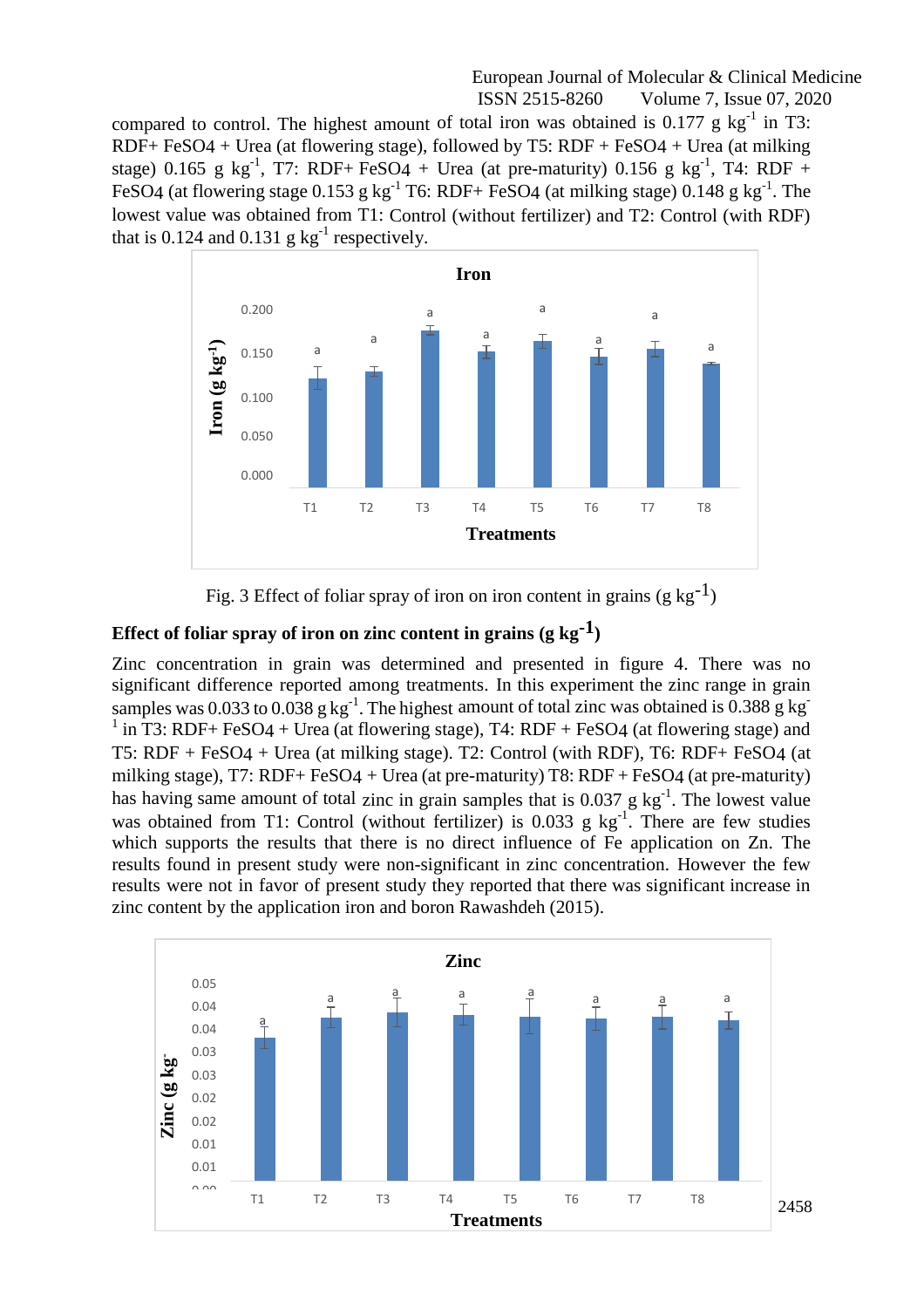Fig. 4 Effect of foliar spray of iron on zinc content in grains  $(g \ kg^{-1})$ 

### **Effect of foliar spray of iron on sulphur content in grains (g kg-1)**

Sulphur concentration in grain was determined and presented in figure 5. There was no significant difference reported among treatments. In this experiment the sulphur range in grain samples was 1.258 to 1.554 g  $kg^{-1}$ . The highest amount of total sulphur was obtained is 1.554 g  $kg^{-1}$  in T3: RDF+ FeSO4 + Urea (at flowering stage), followed by T5: RDF + FeSO4 +Urea (at milking stage)1.543 g  $kg^{-1}$ , T7: RDF+ FeSO4 + Urea (at pre-maturity) 1.533 g  $kg^{-1}$ , T6: RDF+ FeSO4 (at milking stage)  $1.499$  g kg<sup>-1</sup>, T4: RDF + FeSO4 (at flowering stage) 1.496 g  $\text{kg}^{-1}$ , T8: RDF + FeSO4 (at pre-maturity) 1.420 g  $\text{kg}^{-1}$ . The lowest value was obtained from T1: Control (without fertilizer) and T2: Control (with RDF) that is 1.258 and 1.365  $g kg^{-1}$  respectively.



Fig. 5 Effect of foliar spray of iron on sulphur content in grains (g  $kg^{-1}$ )

. The past studies revealed that the iron and nitrogen foliar spray helps in the uptake of sulphur and also increase the sulphur content in the grain. Ravi *et al.,* (2010) reported that there was positive influence of iron foliar spray in grains.

### **Effect of foliar spray of iron on copper content in grains (g kg-1)**

Copper concentration in grain was determined and presented in figure 6. There was no significant difference reported among treatments. In this experiment the copper range in grain samples was 0.010 to 0.012  $g \text{ kg}^{-1}$ . The highest amount of total copper was obtained is  $0.012$  g kg<sup>-1</sup> in T3: RDF+ FeSO4 + Urea (at flowering stage) and T5: RDF + FeSO4 + Urea (at milking stage). T2: Control (with RDF), T4: RDF + FeSO4 (at flowering stage), T6: RDF+ FeSO4 (at milking stage), T7: RDF+ FeSO4 + Urea (at pre-maturity) T8: RDF + FeSO4 (at pre-maturity) has having same amount of total copper in grain samples that is 0.011 g kg<sup>-1</sup>. The lowest value was obtained from T1: Control (without fertilizer) is 0.010 g kg<sup>-1</sup>. The results found in present study was non-significant in copper concentration. The results were in support to present study that there was no effect of iron foliar spray on the copper concentration Jatav (2004), revealed that there was decrease in copper concentration when there was increase in the iron level.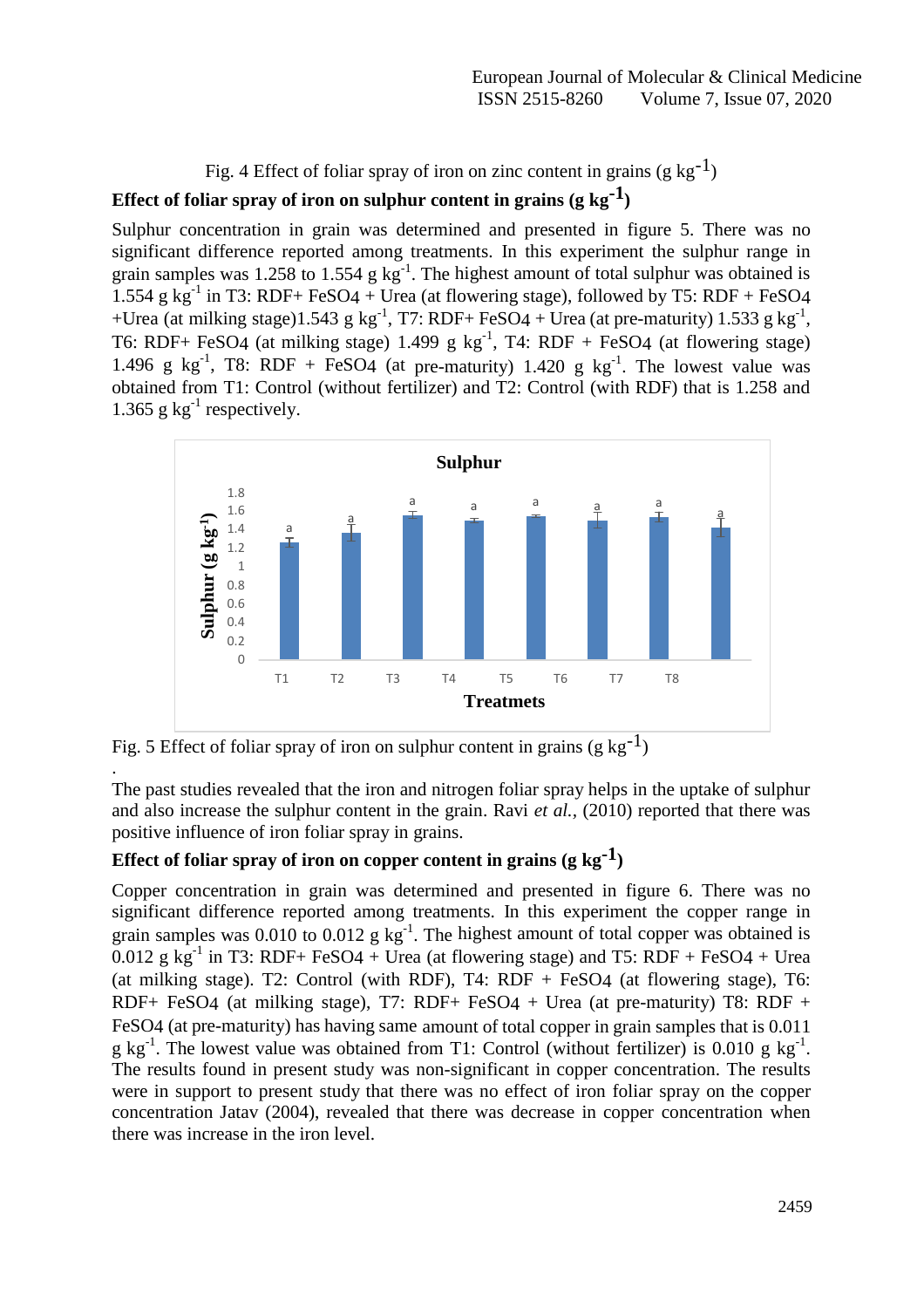

Fig. 6 Effect of foliar spray of iron on copper content in grains  $(g \ kg^{-1})$ 

### **Effect of foliar spray of iron on calcium content in grains**  $(g \ kg^{-1})$

Calcium concentration in grain was determined and presented in figure 7. There was no significant difference reported among treatments. In this experiment the calcium range in grain samples was 1.059 to 1.669 g  $kg^{-1}$ . The highest amount of total calcium was obtained is 1.669 g  $kg^{-1}$  in T3: RDF+ FeSO4 + Urea (at flowering stage), followed by T5: RDF + FeSO4 + Urea (at milking stage)1.644 g  $kg^{-1}$ , T7: RDF+ FeSO4 + Urea (at pre-maturity) 1.526 g kg<sup>-</sup> <sup>1</sup>, T4: RDF + FeSO4 (at flowering stage 1.504 g kg<sup>-1</sup>, T6: RDF+ FeSO4 (at milking stage) 1.466 g  $kg^{-1}$ . The lowest value was obtained from T1: Control (without fertilizer) and T2: Control (with RDF) that is 1.059 and 1.249 g  $kg^{-1}$  respectively. There was significant increase in the calcium content when iron and urea was applied by foliar spray as compared to control.

Similar results were recorded that different sources of iron and nitrogen application resulted in significant increase in calcium content in grain (Aciksoz *et al.,* (2011). The present study was favored by Rawashdeh (2015), they reported that there was significant increase in P content by the application iron and boron. There was significant increase in calcium content in all treatments as compared to control.



Fig. 7 Effect of foliar spray of iron on calcium content in grains (g kg<sup>-1</sup>)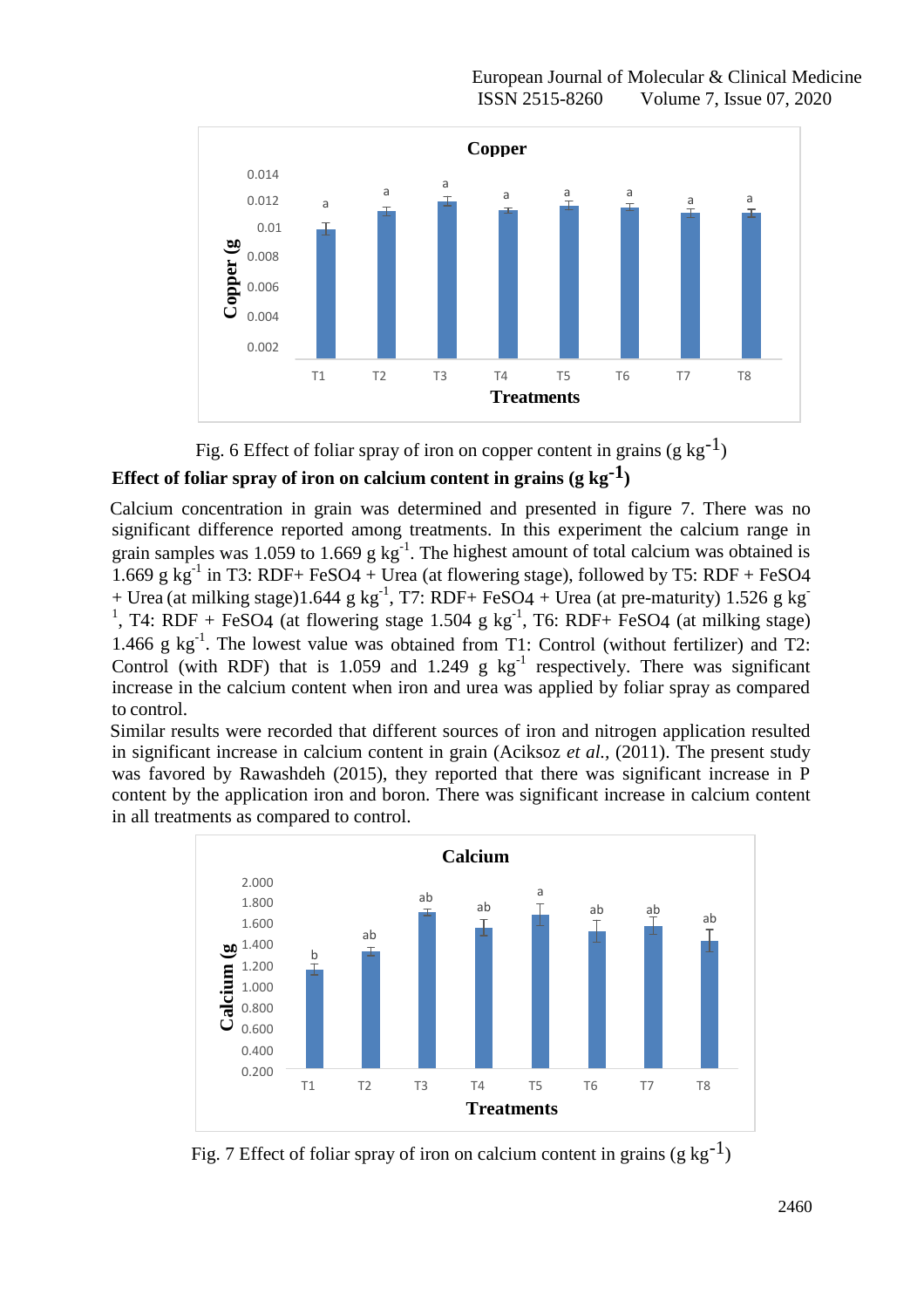### **Effect of foliar spray of iron on magnesium content in grains (g**  $kg^{-1}$ **)**

Magnesium concentration in grain was determined and presented in figure 8. There was no significant difference reported among treatments. In this experiment the magnesium range in grain samples was 1.227 to 1.577 g  $kg^{-1}$ . The highest amount of total magnesium was obtained is 1.577 g  $kg^{-1}$  in T3: RDF+ FeSO4 + Urea (at flowering stage), followed by T5:  $RDF + FeSO4 + Urea$  (at milking stage) 1.544 g kg<sup>-1</sup>, T7: RDF+ FeSO4 + Urea (at prematurity) 1.540 g  $kg^{-1}$ , T4: RDF + FeSO4 (at flowering stage 1.521 g  $kg^{-1}$  T6: RDF+ FeSO4 (at milking stage)  $1.501$  g kg<sup>-1</sup>, T8: RDF + FeSO4 (at pre-maturity)  $1.508$  g kg<sup>-1</sup>. The lowest value was obtained from T1: Control (without fertilizer) and T2: Control (with RDF) that is 1.227 and 1.403  $g kg^{-1}$  respectively.



Fig. 8 Effect of foliar spray of iron on magnesium content in grains (g kg<sup>-1</sup>)

There are some studies reports that different sources of iron application resulted in significant increase in Mg content in grain (Aciksoz *et al.,* (2011). However the few results were not in favor of present study they reported that there was significant increase in magnesium content by the application iron and boron Rawashdeh (2015). There was no significant increase in magnesium content in all treatments including control.

### **Effect of foliar spray of iron on manganese content in grains (g**  $kg^{-1}$ **)**

Manganese concentration in grain was determined and presented in figure 9. There was no significant difference reported among treatments. In this experiment the manganese range in grain samples was  $0.042$  to  $0.052$  g kg<sup>-1</sup>. The highest amount of total manganese was obtained is 0.052 g  $kg^{-1}$  in T3: RDF+ FeSO4 + Urea (at flowering stage), followed by T5:  $RDF + FeSO4 + Urea$  (at milking stage) 0.050 g kg<sup>-1</sup>, T7: RDF+ FeSO4 + Urea (at prematurity) 0.049 g  $kg^{-1}$ , T4: RDF + FeSO4 (at flowering stage 0.049 g  $kg^{-1}$  T6: RDF+ FeSO4 (at milking stage)  $0.047$  g kg<sup>-1</sup>, T8: RDF + FeSO4 (at pre-maturity)  $0.047$  g kg<sup>-1</sup>. The lowest value was obtained from T1: Control (without fertilizer) and T2: Control (with RDF) that is 0.042 and 0.048  $g kg^{-1}$  respectively. The results were in support to present study that there was no effect of iron foliar spray on the manganese concentration Jatav (2004), revealed that there was decrease in manganese concentration when there was increase in the iron level. However the few results were not in favor of present study they reported that there was significant increase in manganese content by the application iron and boron Rawashdeh (2015). The results found in present study was non-significant in manganese concentration **(**Kumar, P. (2019); Kumar, D., Rameshwar, S. D., & Kumar, P. (2019); Dey,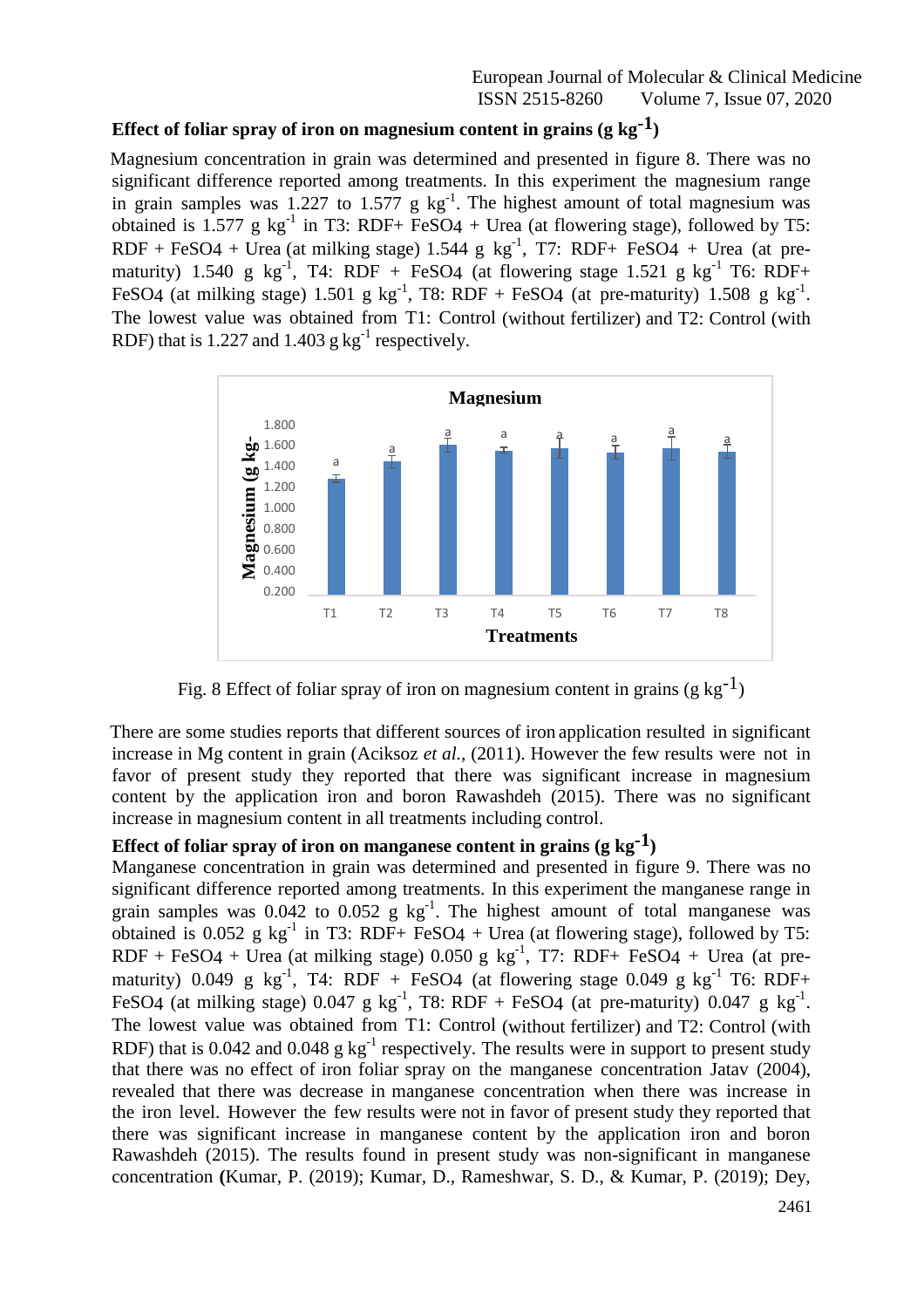European Journal of Molecular & Clinical Medicine ISSN 2515-8260 Volume 7, Issue 07, 2020

S. R., & Kumar, P. (2019); Kumar et al. (2019); Dey, S. R., & Kumar, P. (2019); Kumar, P., & Pathak, S. (2018); Kumar, P., & Dwivedi, P. (2018); Kumar, P., & Pathak, S. (2018); Kumar et al.,2018; Kumar, P., & Hemantaranjan, A. (2017); Dwivedi, P., & Prasann, K. (2016). Kumar, P. (2014); Kumar, P. (2013); Kumar et al. (2013); Prasann, K. (2012); Kumar et al. (2011); Kumar et al. (2014).



Fig. 9 Effect of foliar spray of iron on mangnese content in grains (g kg<sup>-1</sup>)

### **Effect of foliar spray of iron on boron content in grains (g**  $kg^{-1}$ **)**

Boron concentration in grain was determined and presented in figure 10. There was no significant difference reported among treatments. In this experiment the boron range in grain samples was 0.0041 to 0.0058 g  $kg^{-1}$ . The highest amount of total boron was obtained is 0.0058 g kg<sup>-1</sup> in T3: RDF+ FeSO4 + Urea (at flowering stage), followed by T5: RDF + FeSO4 + Urea (at milking stage) and T7: RDF+ FeSO4 + Urea (at pre-maturity)  $0.0054$  g kg  $<sup>1</sup>$  had same amount of total boron in grain samples. T4: RDF + FeSO4 (at flowering stage</sup> 0.0051 g kg<sup>-1</sup>, T6: RDF+ FeSO4 (at milking stage) 0.0049 g kg<sup>-1</sup>, T8: RDF + FeSO4 (at prematurity) 0.0048 g  $kg^{-1}$ . The lowest value was obtained from T1: Control (without fertilizer) and T2: Control (with RDF) that is  $0.0041$  and  $0.0048$  g kg<sup>-1</sup> respectively. There was significant increase in total boron content in treatments as compared to control in grains samples. Ahamad *et al.* (2009) reported the function of boron in plant relate to sugar transport, flower production, retention, pollen tube elongation, its germination and translocation of carbohydrate and sugars to reproductive organs, which in turn improved the spikelet number and fertility that influenced the yield and productivity. The present study was favored by Rawashdeh (2015), they reported that there was significant increase in boron content by the application iron and boron. difference of iron application (ChitraMani & Kumar, P. (2020); Sharma, M., & Kumar, P. (2020); Chand, J., & Kumar, P. (2020); Naik, M., & Kumar, P. (2020); Kumar, P., & Naik, M. (2020); Kumar, P., & Dwivedi, P. (2020). Devi, P., & Kumar, P. (2020); Kumari, P., & Kumar, P. (2020); Kaur, S., & Kumar, P. (2020); Devi, P., & Kumar, P. (2020); Sharma, K., & Kumar, P. (2020); Kumar, S. B. P. (2020); Devi, P., & Kumar, P. (2020); Chand, J., & Kumar, P. (2020).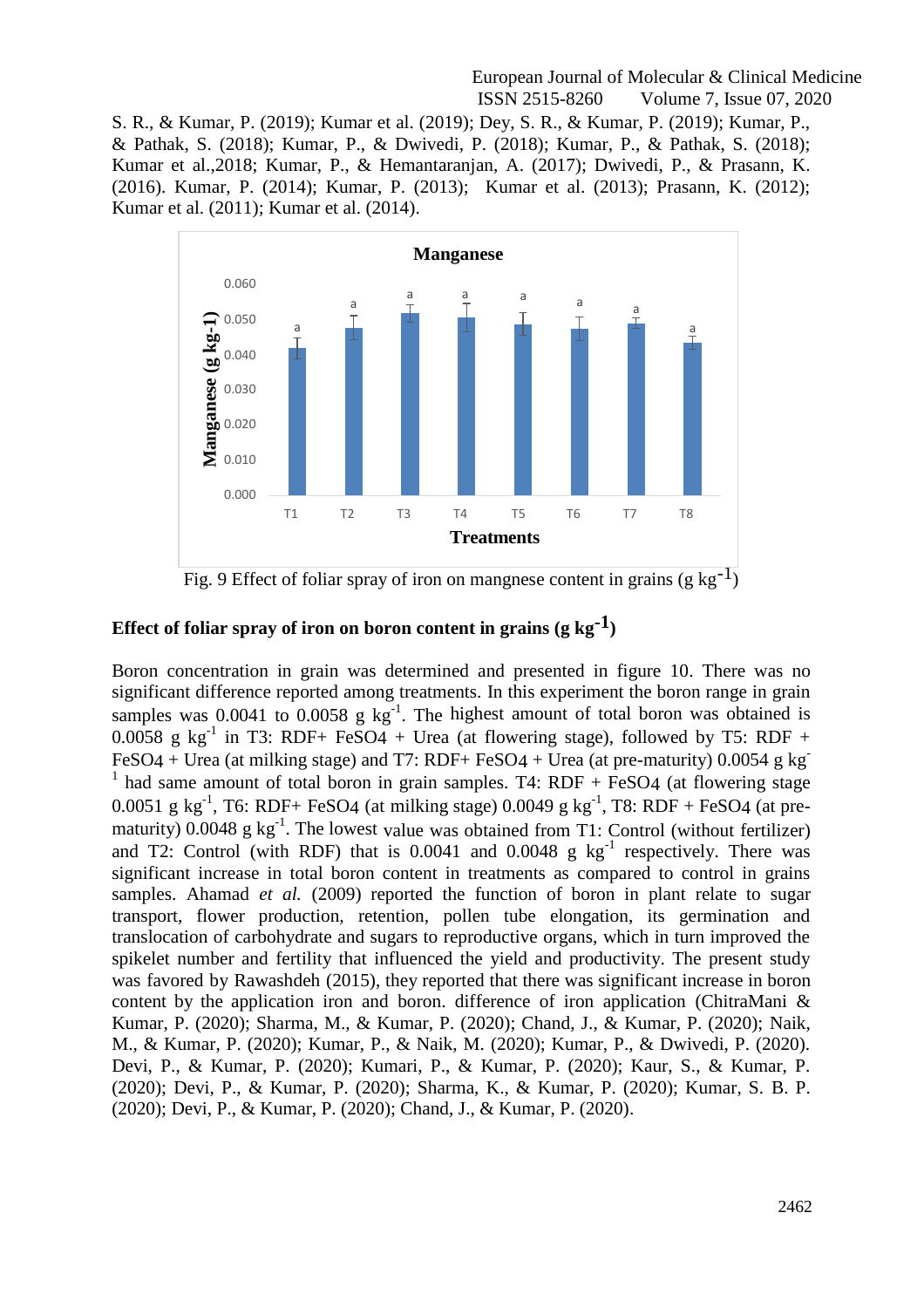

### **4. CONCLUSION**

Overall analysis results showed that there was a minor change in nutrient content in grain after foliar application of Fe on wheat crop at different growth stages. However, more nutrient concentration was reported in the treatments where foliar application was done and flowering and miliking stages.

### **REFERENCE**

- [1] Ahmad, W., Zia, M. H., Malhi, S., Niaz, A., & ULLAH, S. (2012). Boron Deficiency in soils and crops: a review. Crop plant, 2012, 65-97.
- [2] Aciksoz SB, Ozturk L, Gokmen OO, Roemheld V. Cakmak I(2011) Effect of nitrogen on root release of phytosiderophores and root uptake of Fe(III)-phytosiderophore in Fedeficient wheat plants. Physiol Plant. doi:10.1111/j.1399-3054.2011.01460.x, in press
- [3] Bouis HE (2003) Micronutrient fortification of plants through plant breeding: can it improve nutrition in man at low cost? *Proceedings of the Nutrition Society* **62,** 403- 411.
- [4] Cakmak I (2008) Enrichment of cereal grains with zinc agronomic or genetic biofortification? Plant Soil 302:1–17
- [5] Jatav M. K. (2004). Effect of application of phosphorus, manganese and iron on yield and nutrient uptake by wheat (*Triticum aestivum* L.) in inceptisols**.**
- [6] Rawashdeh, H. M., & Sala, F. (2015). Effect of some micronutrients on growth and yield of wheat and its leaves and grain content of iron and boron. Bulletin of University of Agricultural Sciences and Veterinary Medicine Cluj-Napoca. Agriculture, 72(2), 503-508.
- [7] Welch RM, Graham RD (2004) Breeding for micronutrients in staple food crops from a human nutrition perspective. *Journal of Experimental Botany* **55,** 353 364.
- [8] Ravi, S., Channal, H. T., Hebsur, N. S., & Dharmatti, P. R. (2010). Effect of sulphur, zinc and iron nutrition on growth, yield, nutrient uptake and quality of safflower (Carthamus tinctorius L.). Karnataka Journal of Agricultural Sciences, 21(3).
- [9] ChitraMani, P. K. (2020). Evaluation of antimony induced biochemical shift in mustard.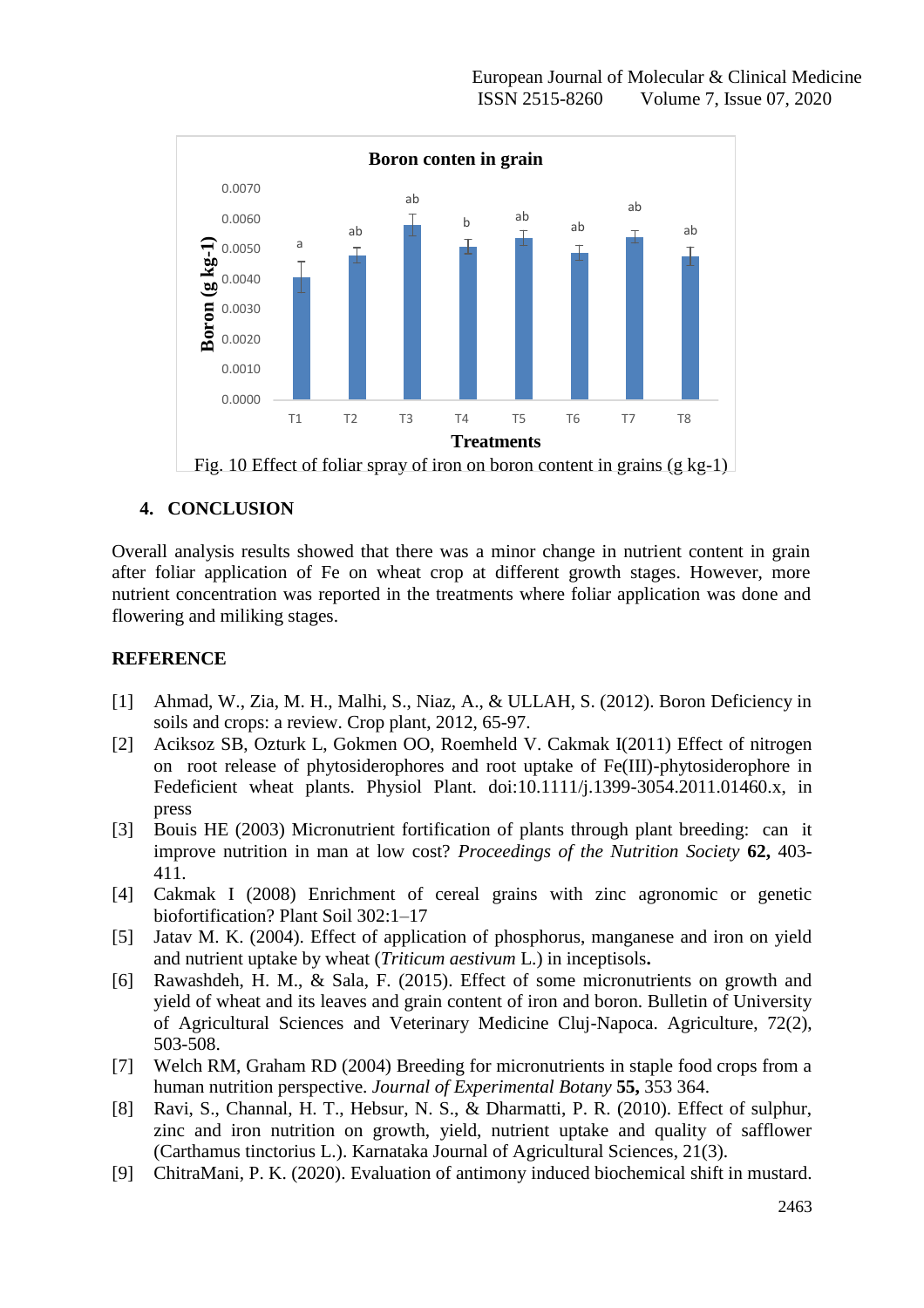Plant Archives, 20(2), 3493-3498.

- [10] Sharma, M., & Kumar, P. (2020). Biochemical alteration of mustard grown under tin contaminated soil. Plant Archives, 20(2), 3487-3492.
- [11] Chand, J., & Kumar, P. (2020). Yield attribute shift of mustard grown under cadmium contaminated soil. Plant Archives, 20(2), 3518-3523.
- [12] Naik, M., & Kumar, P. (2020). Role of growth regulators and microbes for metal detoxification in plants and soil. Plant Archives, 20(2), 2820-2824.
- [13] Kumar, P., & Naik, M. (2020). Biotic symbiosis and plant growth regulators as a strategy against cadmium and lead stress in chickpea. Plant Archives, 20(2), 2495-2500.
- [14] Kumar, P., & Dwivedi, P. (2020). Lignin estimation in sorghum leaves grown under hazardous waste site. Plant Archives, 20(2), 2558-2561.
- [15] Devi, P., & Kumar, P. (2020). Concept and Application of Phytoremediation in the Fight of Heavy Metal Toxicity. Journal of Pharmaceutical Sciences and Research, 12(6), 795-804.
- [16] Kumari, P., & Kumar, P. (2020). Trichoderma fungus in mitigation of rhizosphere arsenic: with special reference to biochemical changes. Plant Archives, 20(2), 3512- 3517.
- [17] Kaur, S., & Kumar, P. (2020). Ameliorative effect of trichoderma, rhizobium and mycorrhiza on internodal length, leaf area and total soluble protein in mung bean (Vigna radiata [L.] R. Wilazek) under drought stress. Journal of Pharmacognosy and Phytochemistry, 9(4), 971-977.
- [18] Devi, P., & Kumar, P. (2020). Effect of bioremediation on internodal length and leaf area of maize plant cultivated in contaminated soil with chromium metal. Journal of Pharmacognosy and Phytochemistry, 9(4), 1408-1413.
- [19] Sharma, K., & Kumar, P. (2020). Mitigating the effect of biofertilizers on morphological and biochemical level in pearl millet grown under mercury toxicity. Journal of Pharmacognosy and Phytochemistry, 9(4), 955-961.
- [20] Kumar, S. B. P. (2020). Salinity stress, its physiological response and mitigating effects of microbial bio inoculants and organic compounds. Journal of Pharmacognosy and Phytochemistry, 9(4), 1397-1303.
- [21] Devi, P., & Kumar, P. (2020). Enhancement effect of biofertilizers on germination percentage and plant height in maize grown under chromium toxic soil. Journal of Pharmacognosy and Phytochemistry, 9(4), 702-707.
- [22] Chand, J., & Kumar, P. (2020). Biochemical shift of mustard grown under cadmium contaminated soil. Journal of Pharmacognosy and Phytochemistry, 9(3), 178-183.
- [23] Kumar, P. (2019). Evaluation Of Internodal Length And Node Number Of Pea Treated With Heavy Metal, Polyamines And Glomus. Journal of the Gujarat Research Society, 21(10s), 518-523.
- [24] Kumar, D., Rameshwar, S. D., & Kumar, P. (2019). Effect Of Intergated Application Of Inorganic And Organic Fertilizers On The Roots Of Chickpea. Plant Archives, 19(1), 857-860.
- [25] Dey, S. R., & Kumar, P. (2019). Analysis of Available Nitrogen of Wheat Cultivated Soil Treated with Organic and Inorganic Source of Fertilizers. Int. J. Curr. Microbiol. App. Sci, 8(8), 2986-2990.
- [26] Kumar, P., Siddique, A., Thakur, V., & Singh, M. (2019). Effect of putrescine and glomus on total reducing sugar in cadmium treated sorghum crop. Journal of Pharmacognosy and Phytochemistry, 8(2), 313-316.
- [27] Dey, S. R., & Kumar, P. (2019). Cadmium induced biochemical shift in maize. Journal of Pharmacognosy and Phytochemistry, 8(1), 2038-2045.
- [28] Kumar, P., & Pathak, S. (2018). Short-Term Response of Plants Grown under Heavy